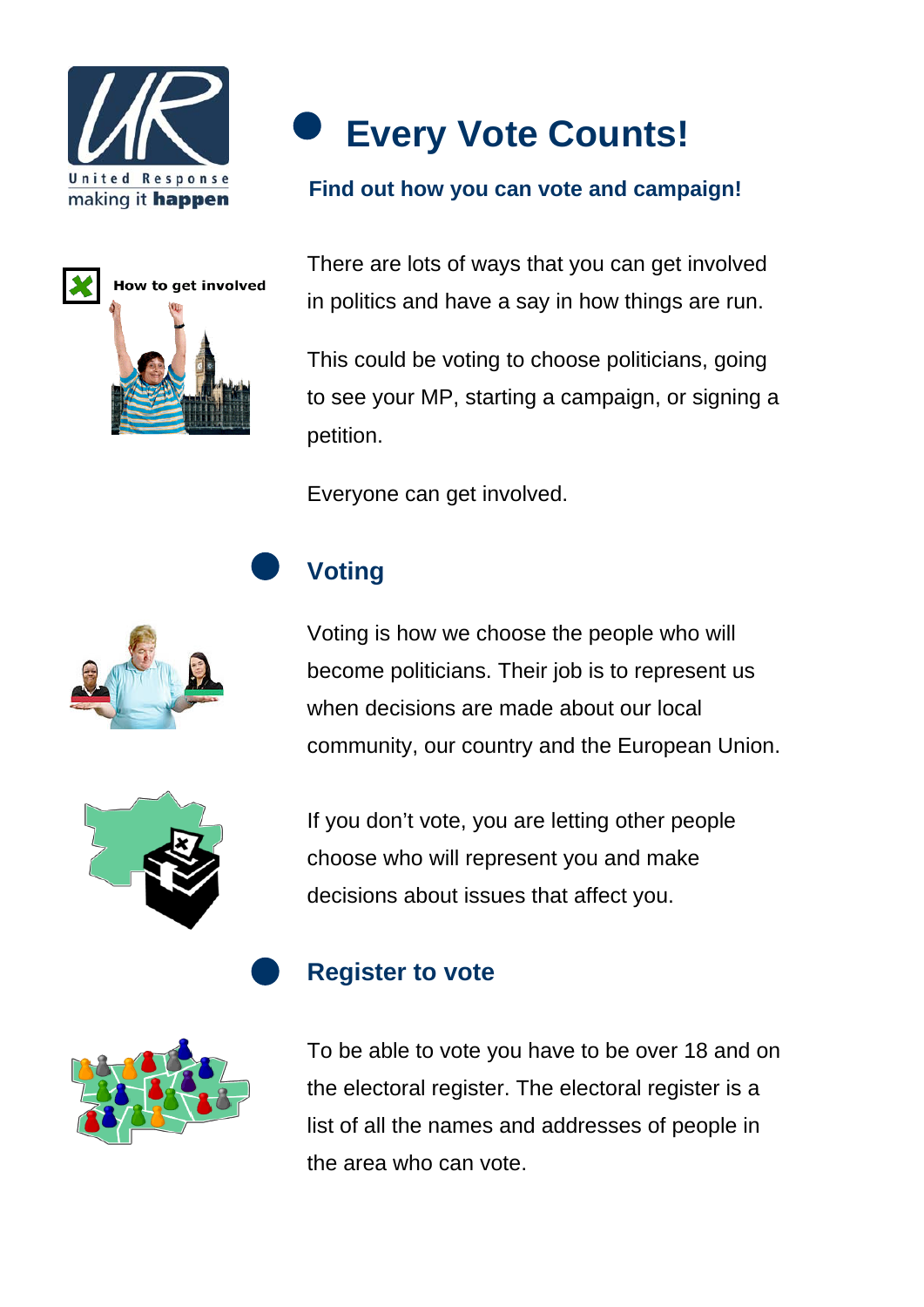

You can check to see if you are on the electoral register by contacting your local council. You can phone them, write to them or email them.



If you are not already registered to vote you can tell your council you want to be on the register and they will tell you what to do next. This may mean filling in a form or registering online



Once you are on the electoral register you can vote at the next election.

# **Vote in person**



Before an election the council will send you a polling card. Polling is another name for voting. This card will tell you when the election is and where you can vote.





On the day of the election you can go to the polling station, which is the name for the place people vote. You can usually vote up until 9pm.

You can take your polling card with you and give it to the people there. If you do not have your polling card you can tell the people at the polling station your name and address.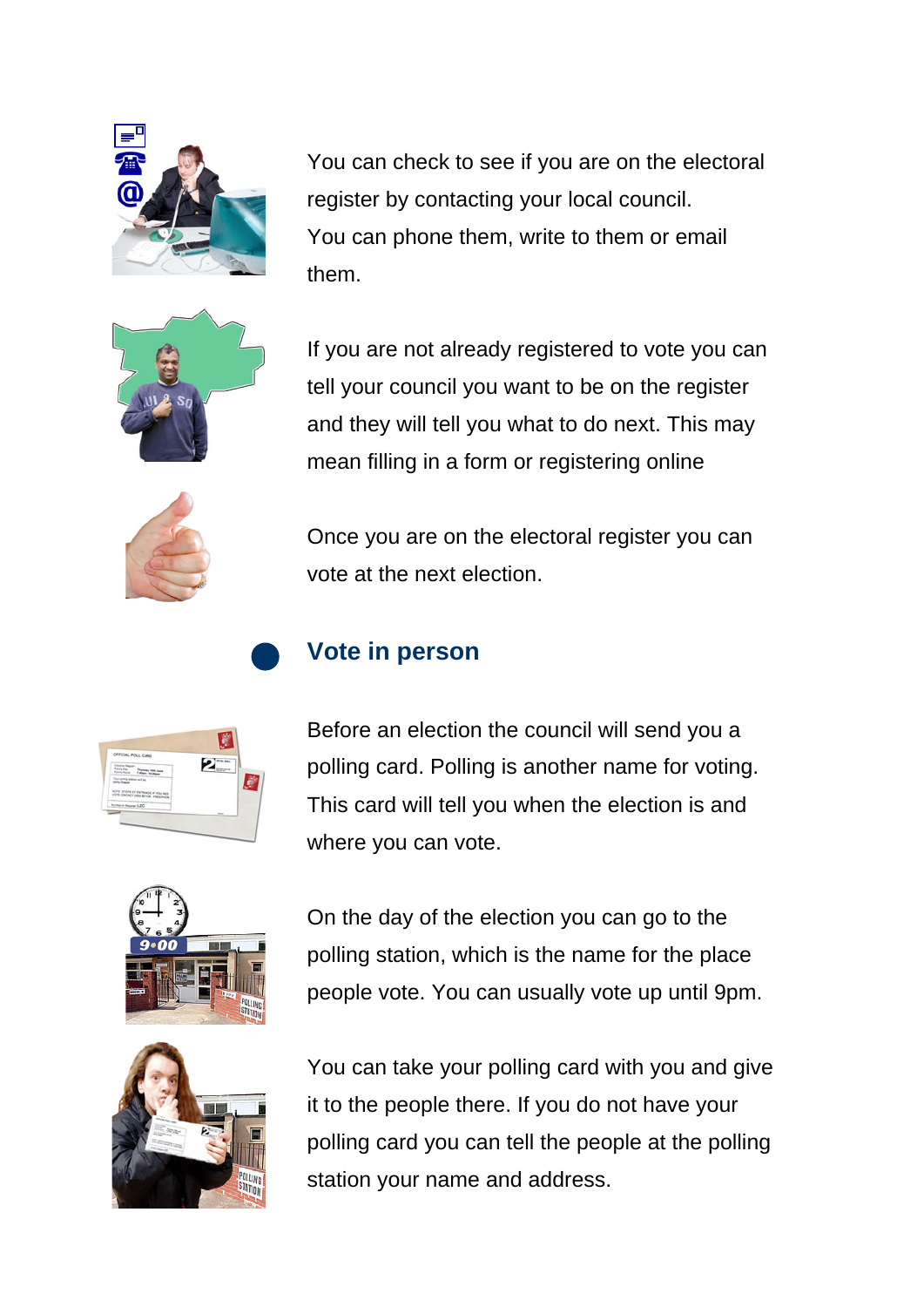

You will then be given a ballot paper. A ballot paper is a list of names of the people you can vote for.

Sometimes more than one election will be held on the same day.

The people at the polling station will help you by showing you what to do if you ask them to.



Once you have your ballot paper you go to one of the polling booths. A polling booth is a place where you can vote in private.



To vote you put a cross in the box on the ballot paper next to the name of the person you want to vote for.



Then you fold up your ballot paper and put it in the ballot box.

A ballot box is a locked box that holds all the marked ballot papers.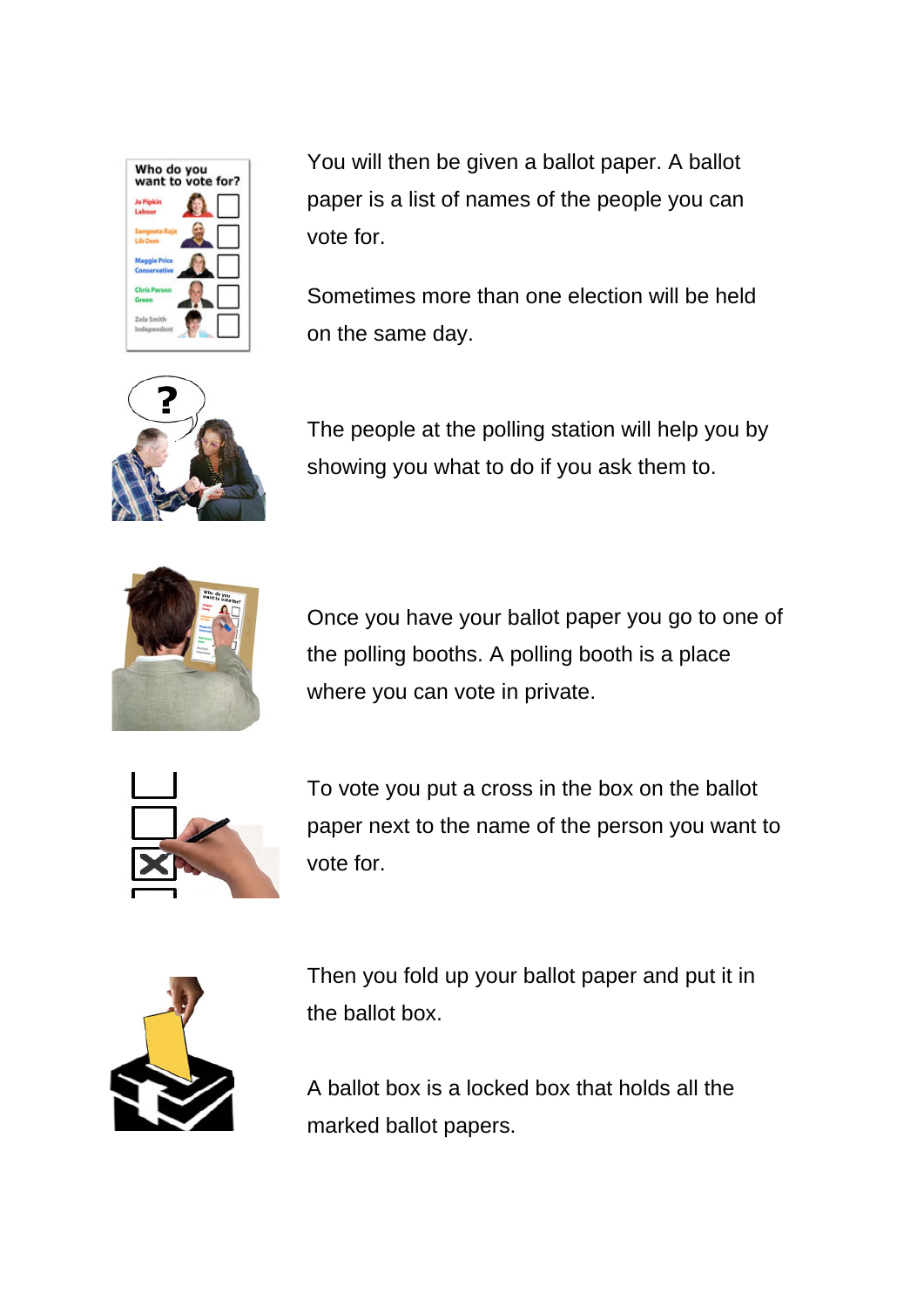

When the voting is finished, the ballot boxes are taken to a place where the votes are counted. There are people there to make sure this is done fairly.



The person with the most votes wins the election.

The person who wins the election then becomes your councillor, MP or MEP, depending on what type of election it is.



That person is your representative even if you did not vote for them.



#### **Postal vote**

If you do not want to go to the polling station to vote in person, you can ask to make a postal vote.



A postal vote means that you are sent a ballot paper to fill in at home.

You choose who you want to vote for, put a cross next to their name on the ballot paper and then send the ballot paper back to the council by post.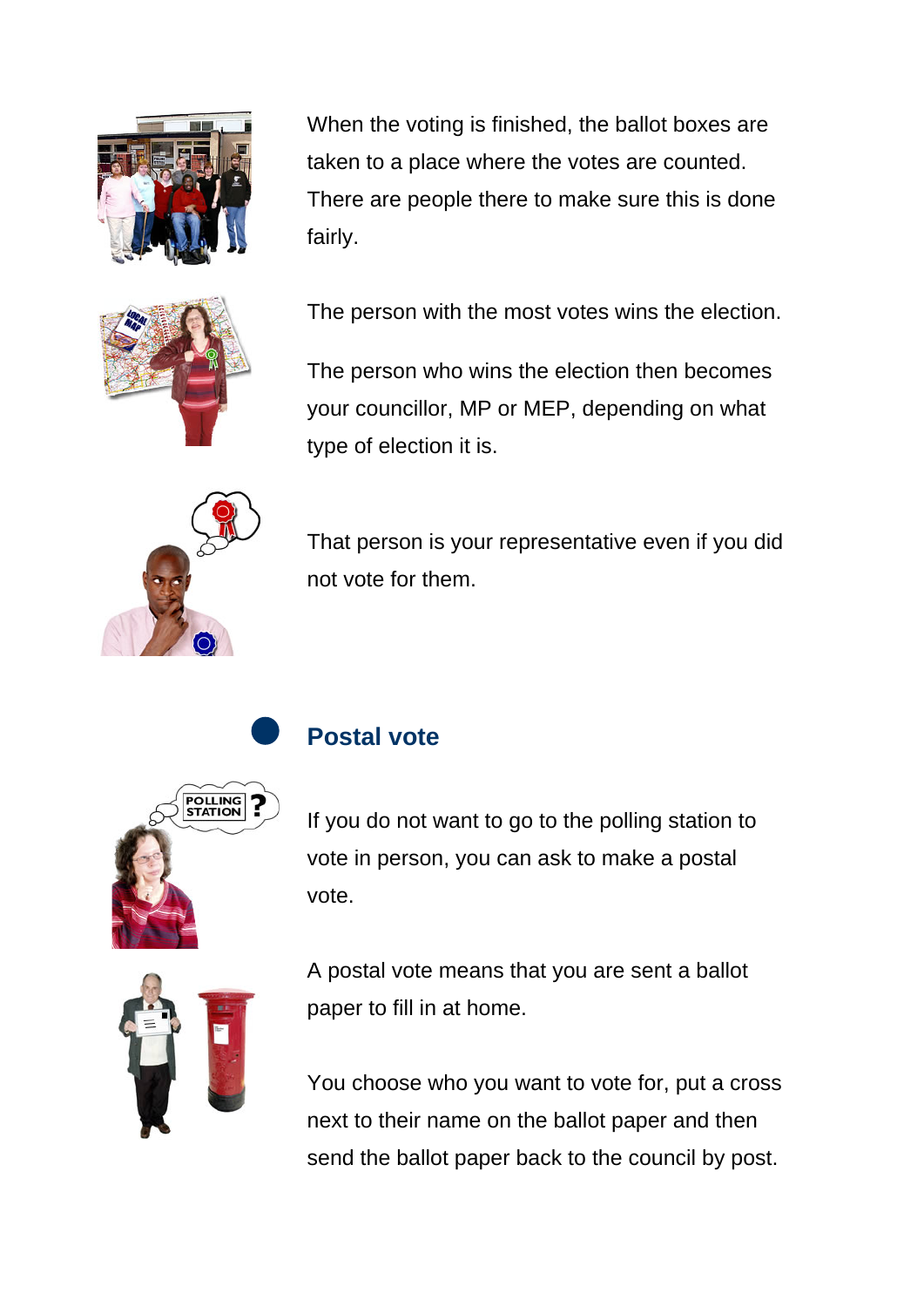

You have to ask for a postal vote before an election takes place. You can ask your council to send you postal votes for all elections you can vote in.

#### **Proxy vote**



A proxy vote means that you can let someone else vote for you.



You can ask the council for a proxy vote if you cannot go to the polling station yourself. This might be because you are in hospital or at work.



If the council agree you can ask someone to vote for you.

You have to trust the person to vote for who **you** choose.



The person you choose to vote for you is given a proxy polling card.

They go to the polling station and vote for you.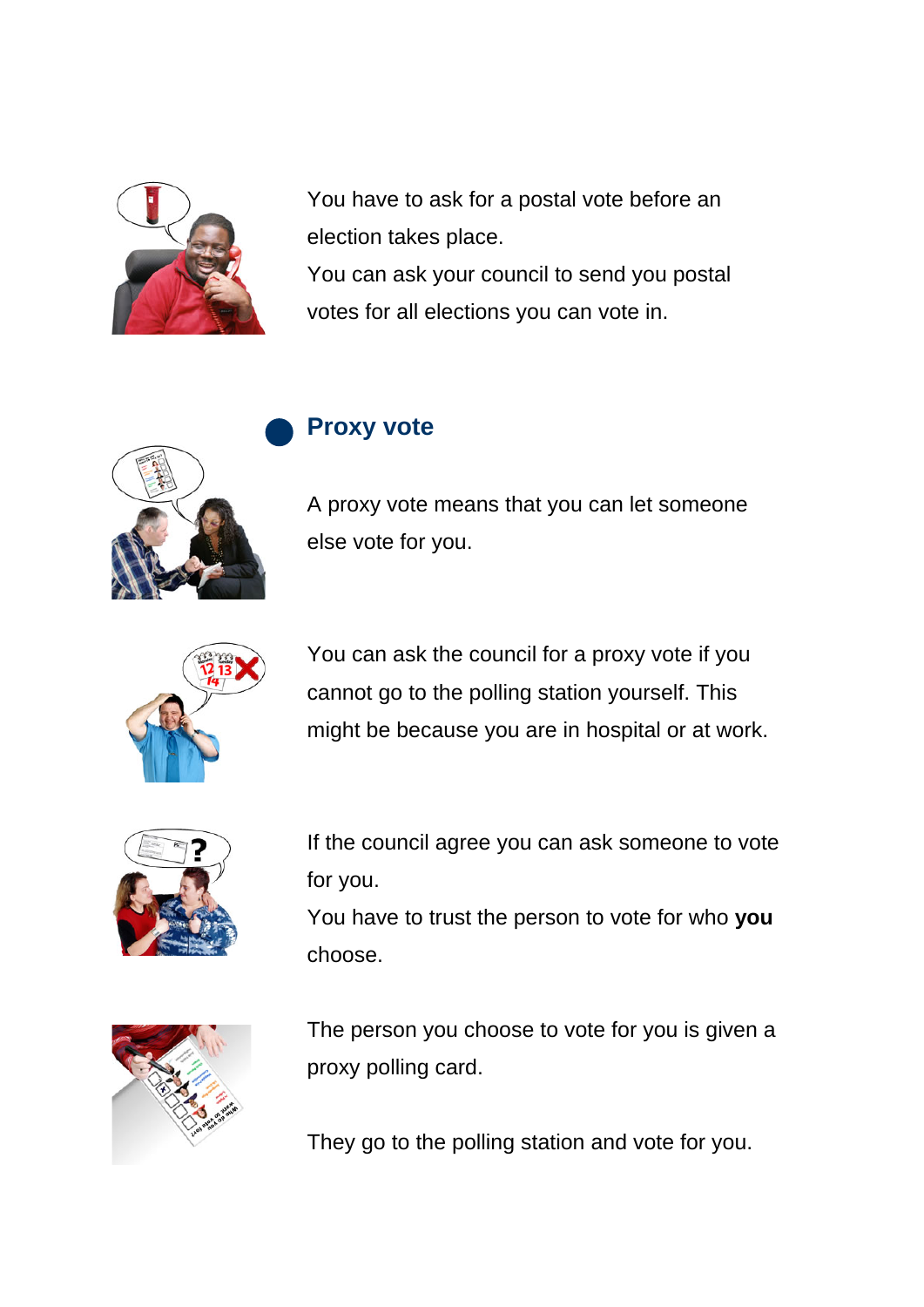



## **Referendum**

A referendum is also a vote. In a referendum you are asked to give an answer to a question rather than to vote for a person.

A referendum is held sometimes to help the government make a very important decision. They ask you to vote yes or no to a question.

The last referendum was in 1975. People were asked if they wanted the UK to remain in the European Community. More people voted 'Yes'.

| Do you agree? |  |
|---------------|--|
| Yes           |  |
| No            |  |

A referendum is carried out in the same way as an election except on the ballot paper you put a cross by the answer you agree with.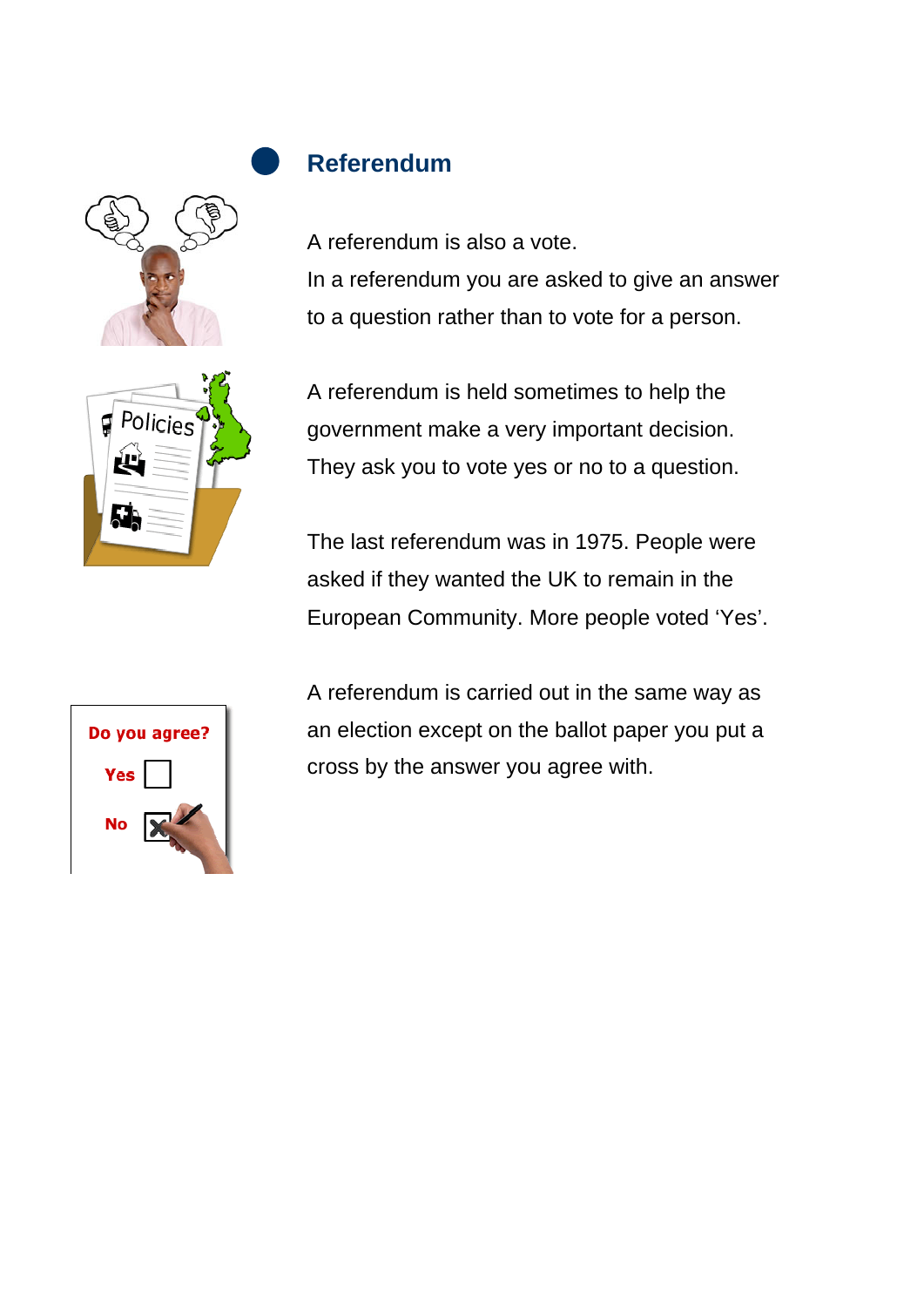## **Your politicians**



Everybody should know which politicians represent them. It is important to know the names and contact details of all of these people. Once you know who represents you and what they are responsible for, you can contact them about things that are important to you.







**Mavor of London Greater London** Authority

The things you may want to contact them about include social services, housing, your streets and roads, town planning, recycling, libraries, leisure centres, local police and fire services.

If you live in London you will also have politicians called Members of the London Assembly and one called the Mayor of London. They are responsible for things that affect the whole of the London area.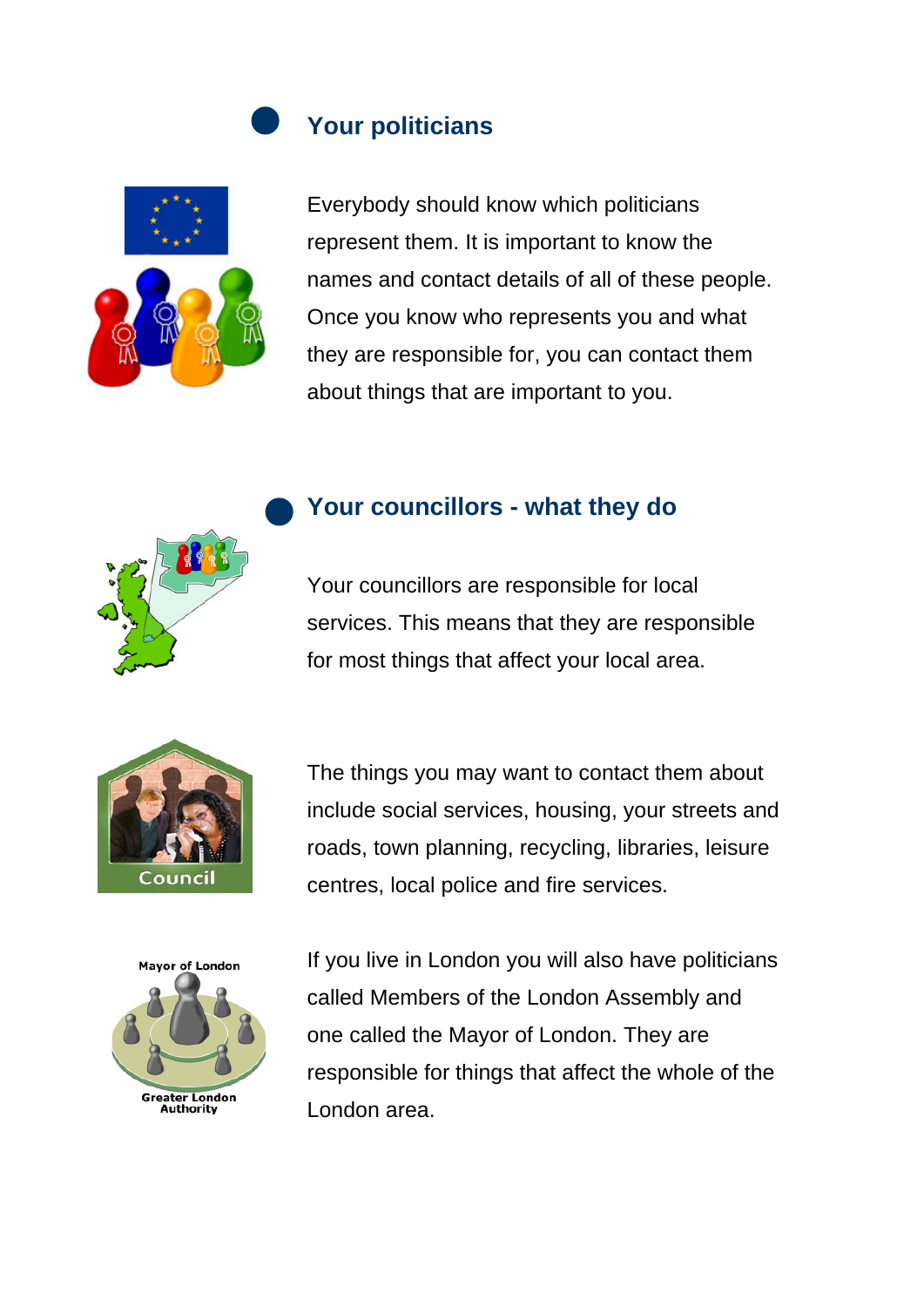

 $\Box$  Policies

ĽЦ

You may have more than one councillor and you can find out who they are by visiting [www.councillor.gov.uk](http://www.councillor.gov.uk/) or by phoning or visiting your local council.

## **Your MP - what they do**

MPs are responsible for things that affect the whole country. They represent your area when decisions are made.

The things that you may want to contact them about include the environment, health, benefits and education. It could be about changing the law. It could also be things like terrorism and war.



You can find out who your MP is by visiting [www.findyourmp.parliament.uk](http://www.findyourmp.parliament.uk/) or by phoning the House of Commons.

# **Your MEP - what they do**



Fis

Trade

MEPs are responsible for things that affect the European Union.

They represent your area when decisions are made.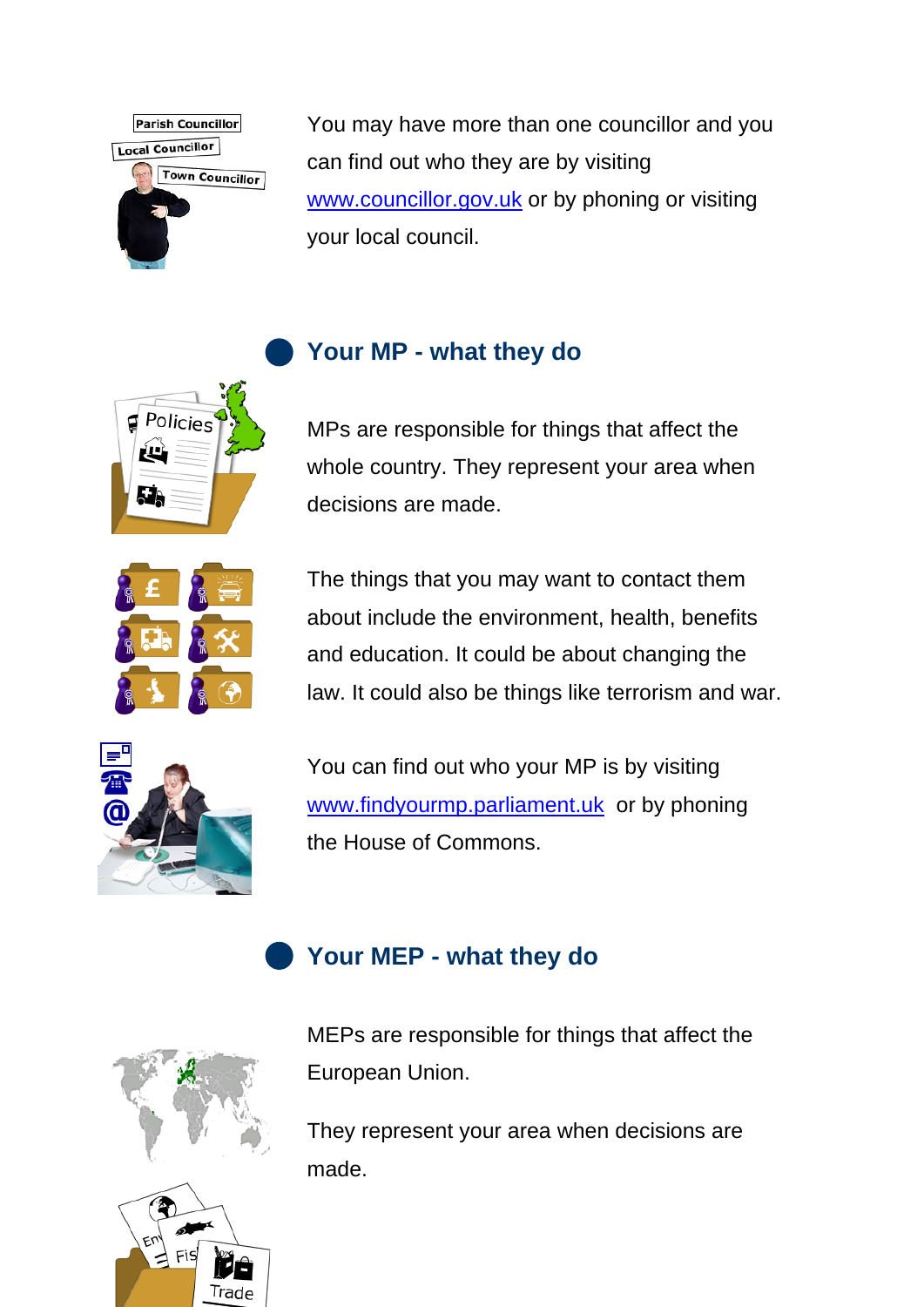

You may want to contact them about things like the environment, human rights, work, farming, fishing and trade.

You can find out who your MEPs are by visiting **[www.europarl.org.uk](http://www.europarl.org.uk/)**









#### **Your local politicians - what you can do**

You can vote to choose your councillors at a local election.

If you live in London you can also vote for the Mayor of London and some Members of the London Assembly (MLAs)

You can ask to meet your local councillor, or write or email them about issues that affect you.

They usually publish a plan telling you what they want to do about services in your area. You can ask to get a copy of this plan.

You have the right to go to some council meetings to find out how decisions are made.

You can ask questions at some council meetings.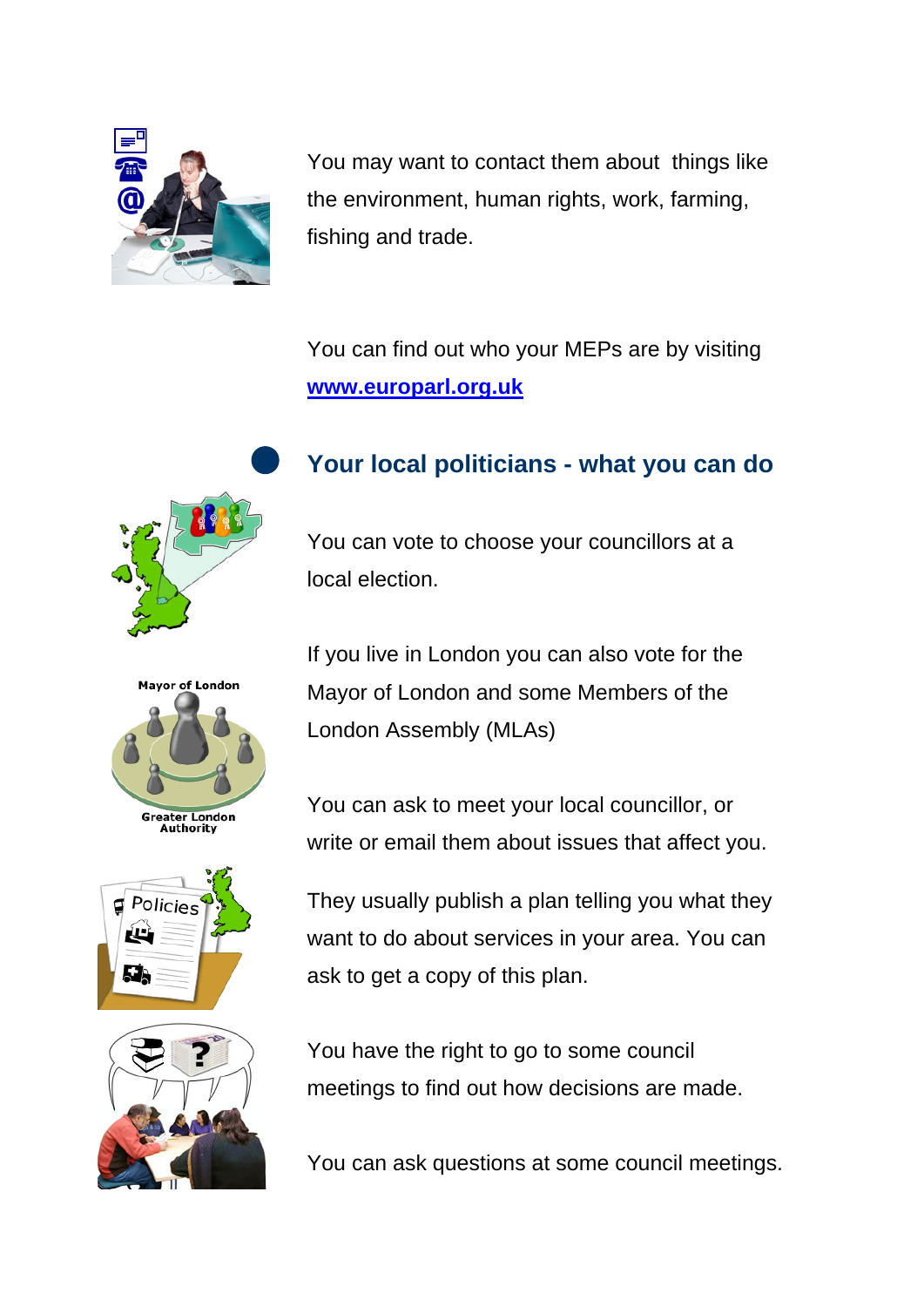

As a local person you can tell the council what you think about services. This might be about council housing, social services, or rubbish collection.

#### **Your MP - what you can do**

Your MP represents you when it comes to making decisions about things that affect the whole country.

You can vote to choose your MP at a General Election.

You can ask to meet your MP to tell them about issues that affect you.

You can write to them or email them about things that are important to you.



You can apply for tickets to sit in the public gallery at the House of Commons to find out how decisions are made.



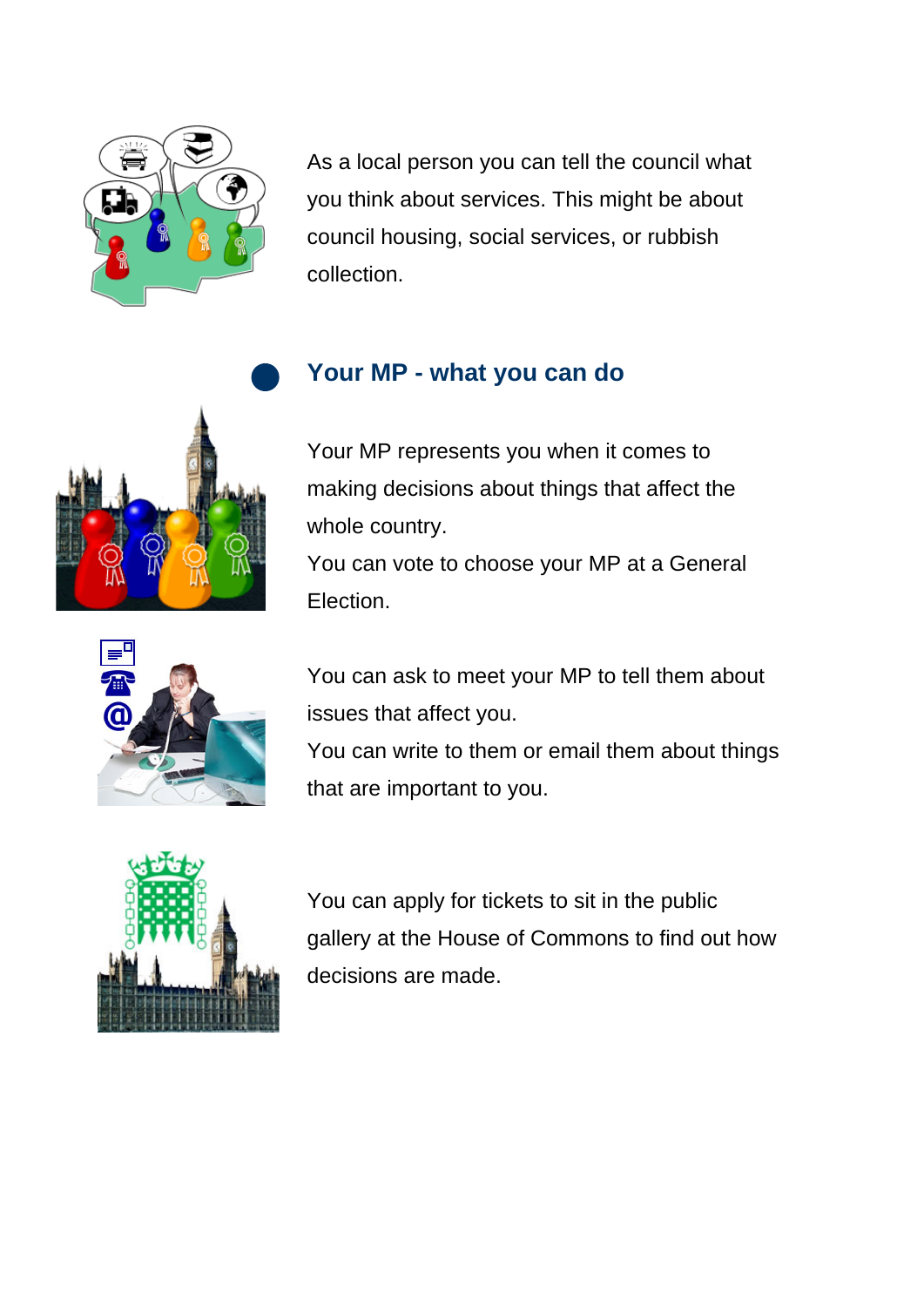

You could ask your MP to give their support to a campaign you are involved in.

It is up to them if they agree to support you or not.

#### **Your MEPs - what you can do**

Your MEPs represent you when it comes to making decisions about the European Union.

You can ask to meet your MEPs to tell them about issues that affect you, although they spend a lot of time in other countries and cover a much larger area than a MP, so this might be difficult.



You can write to them or email them about things that are important to you that are discussed in the European Parliament.



You can join up with groups who campaign about things like human rights, trade and fishing.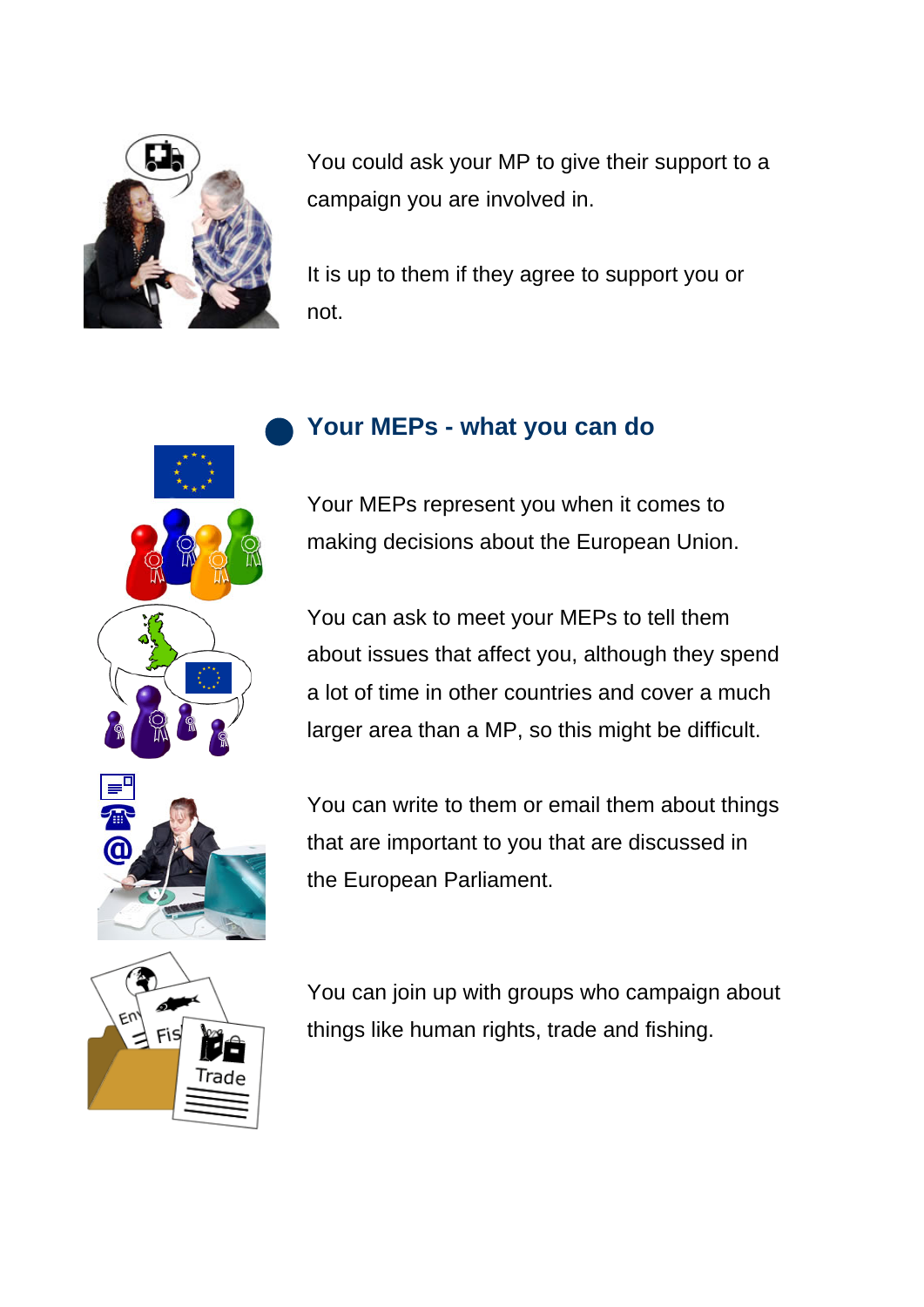#### **Political parties - what you can do**



You can find out about what some political parties think about things by looking at their website. You can find out about how to contact these and other political parties by visiting [www.parliament.uk/useful/politicalparties.cfm](http://www.parliament.uk/useful/politicalparties.cfm) 



You can find out if they have an office or a club in your area.

You may be able to go along and talk to someone from that political party about their ideas.



Most political parties have a manifesto. A manifesto is often written down and tells people what the political parties main ideas are. You can ask for a copy of this.



You can find out what people in some political parties are saying by reading the papers, listening to the radio, or watching the news and political programmes on the television.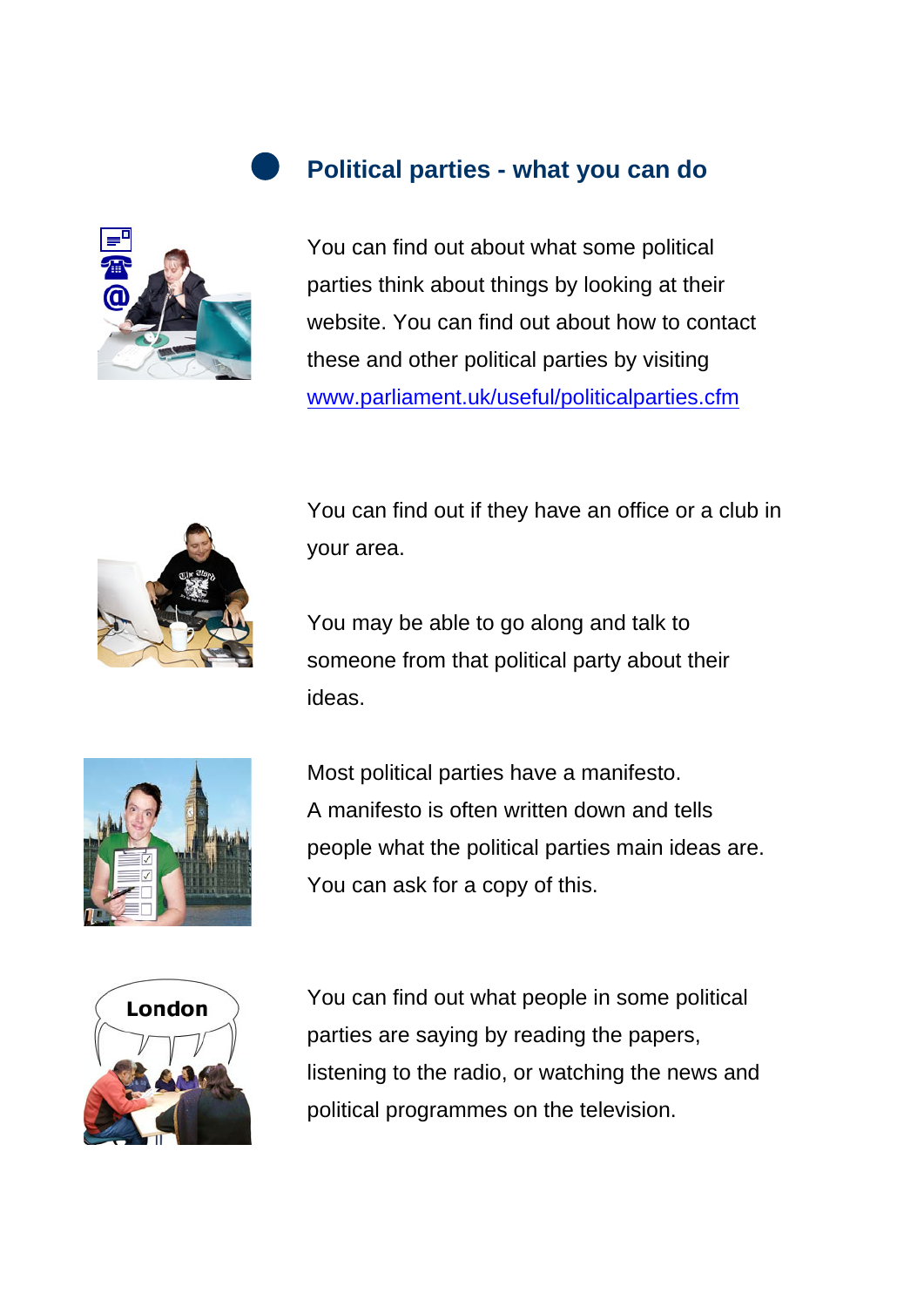









#### **Elections - Local, General and European**

An election is when you can vote for someone to become a politician and represent you when decisions are made.

A local election is when you can vote for your local politicians, called councillors. They make decisions about your local area and local services. In London you also have a Mayor and Members of the London Assembly

A general election is when you can vote for who you want to become your Member of Parliament (MP). MPs work in Parliament and make decisions that can affect the whole country.

A European election is when you can vote for who you want to become your Member of the European Parliament (MEPs), who work in the European Union.

## **Elections – What you need to know**

If you are going to vote in an election it will help you to find out about the different people, or candidates, you can vote for.

Each candidate, is different and they may have very different ideas about things.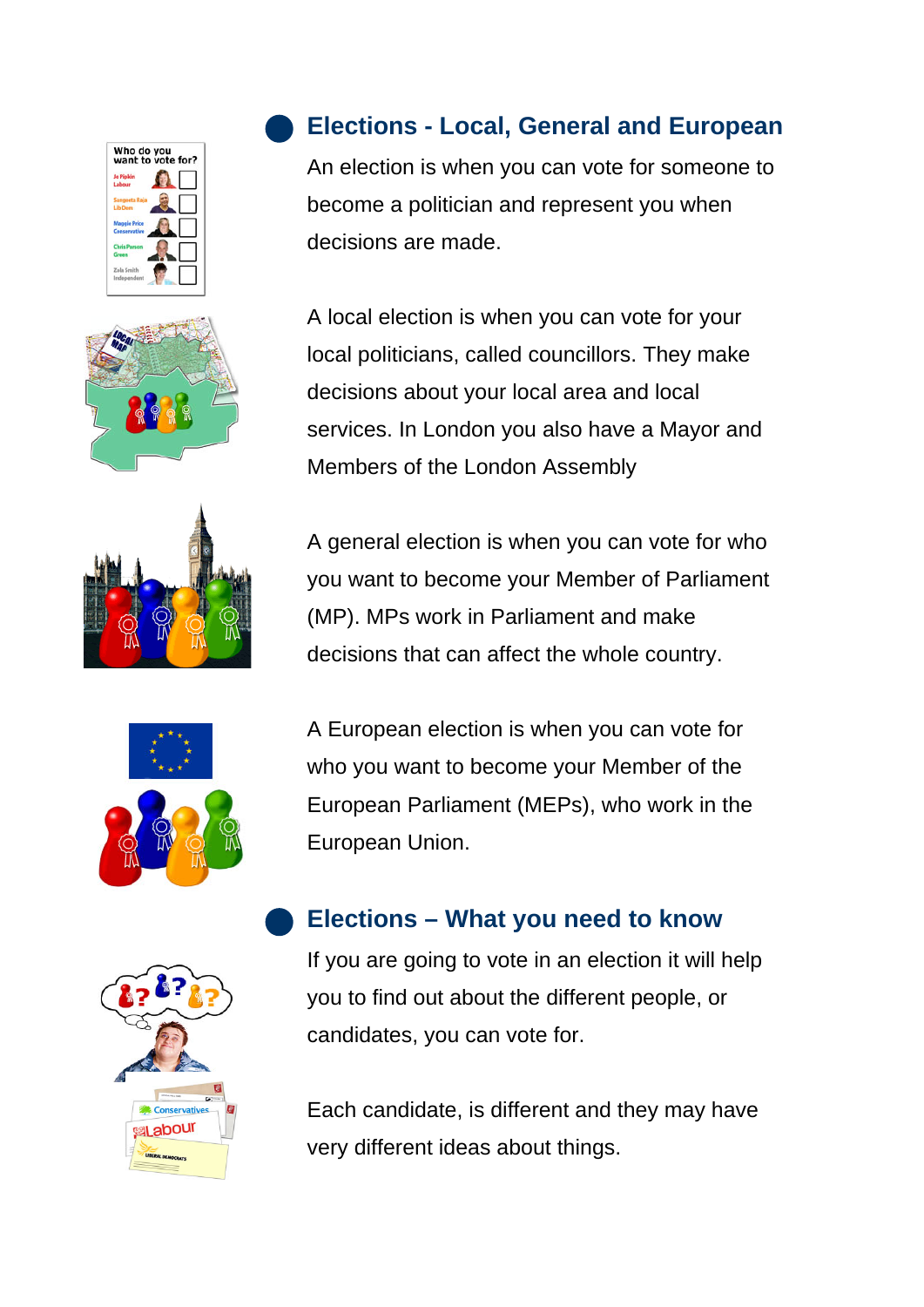

It is important for **you** to choose who **you** want to vote for.

Knowing what a candidate plans to do can help you decide if you want to vote for them or not.











You can find out about all the candidates who are in the election by contacting the council. You can look at the leaflets that candidates send out when there is an election coming up

You can find out if candidates have a website and use this to see what they, or their political party, say about the election.

You might be able to listen to candidates before the election by going to meetings called 'hustings'.

You can get a group together and invite candidates along to tell you about their ideas.

You can find out what candidates are saying by reading the papers, listening to the radio, or watching the news and television for special election programmes.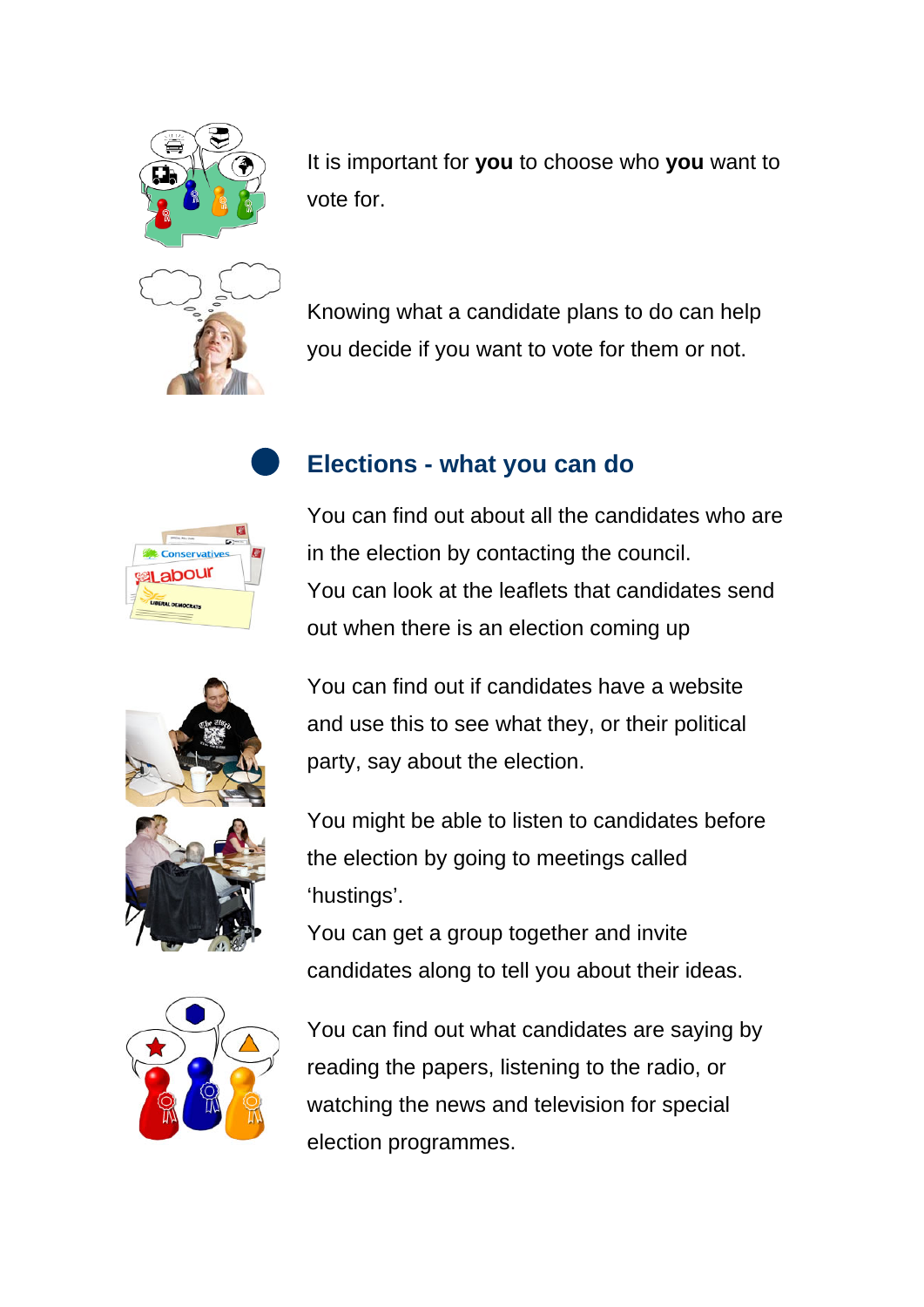



#### **Political parties - what they are**

Political parties are groups of ordinary people who join together because they have similar ideas about things like running the country. Anyone can set up a political party.

Each political party is different and they may have very different ideas about how to do things.



It is important to find out about political parties and what they will do about different things, that can affect you, such as health, education, transport, the environment, or rights.



Knowing what a political party thinks can help you decide if you want to join them, support them or vote for them at an election.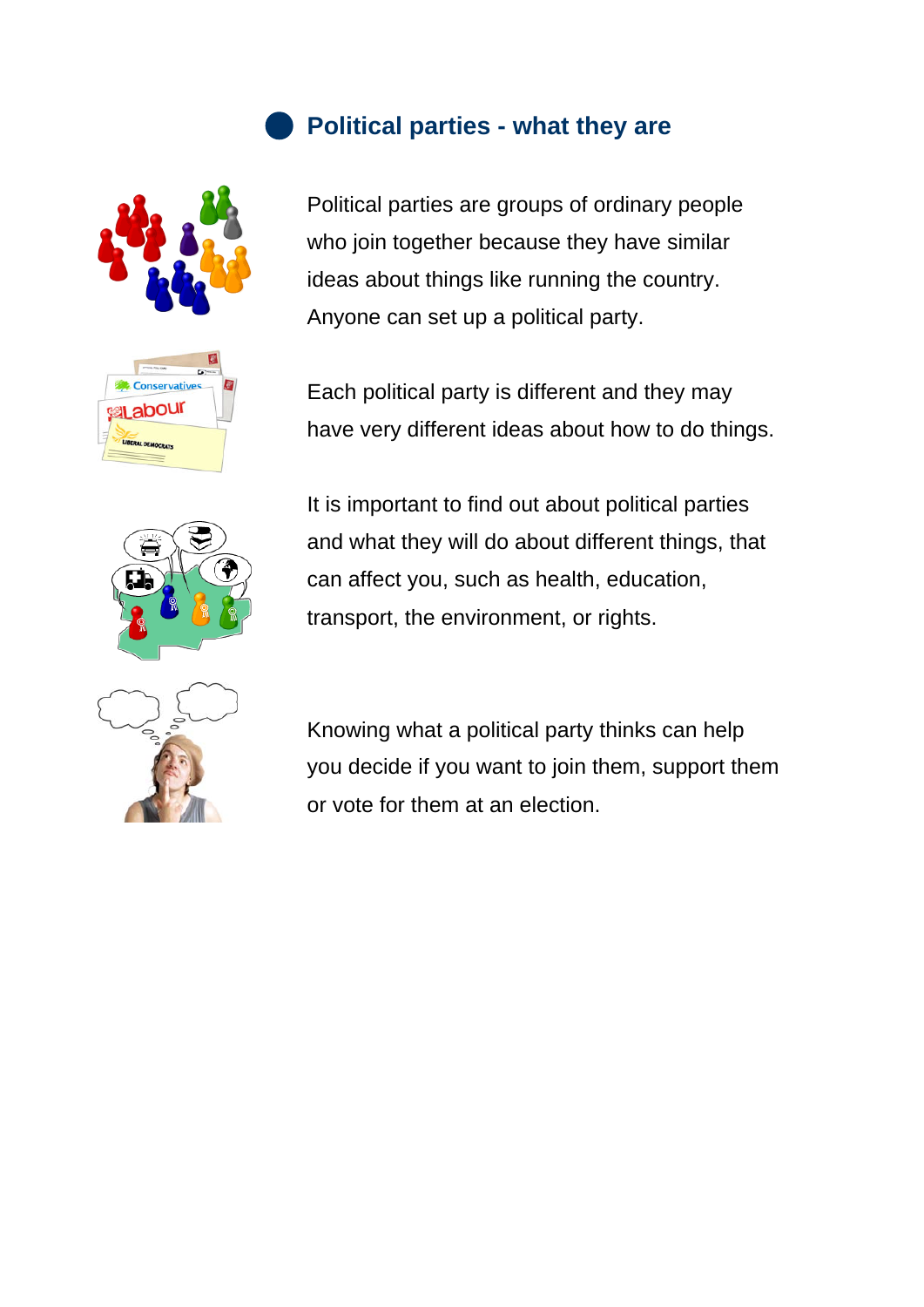# **These are some of the ways you can get campaigning**



### **Tell people**

One way to get involved is to tell people what you think. This could mean contacting politicians about things that are important to you.



It is not just politicians you can contact. You can contact businesses, charities, celebrities, or anyone you think could help you with the things that are important to you.



You could contact the local, or the national, newspapers as well as local, or national, radio and television stations.



You could set up a page on a social network website, for example, MySpace, Bebo or Facebook, or you could set up your own website to tell people about the things that are important to you.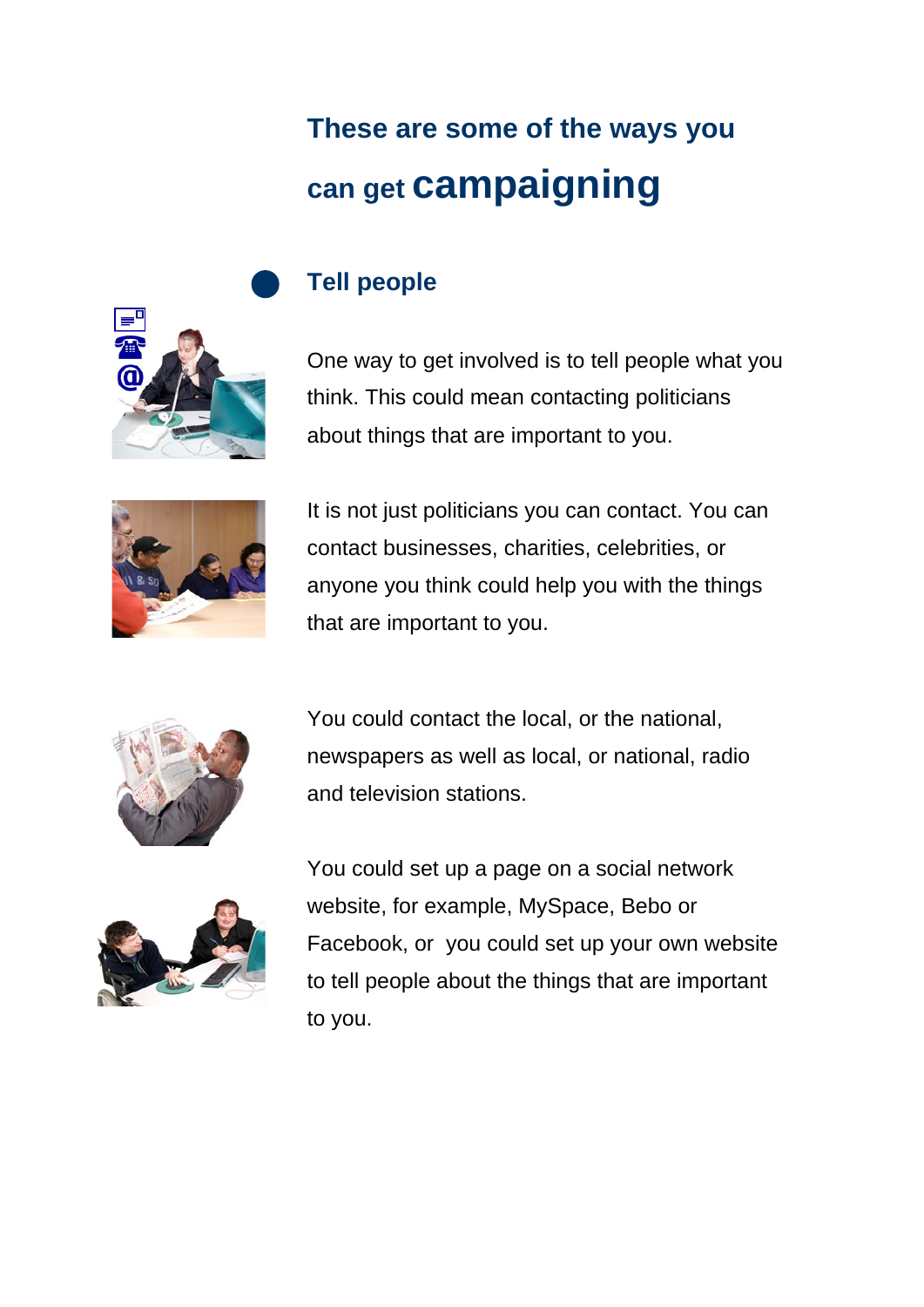



A petition is about a lot of people asking someone important, like the Prime Minister, to do something.

For example it might be a petition asking the Prime Minister to change a law.



The person who starts the petition then tries to get other people to sign it, if they agree. If enough people sign, then this can make the people in charge listen to what you are saying.



You can start your own petition or sign someone else's petition if you agree with what they are saying.

For example you can start a petition, or see other petitions you might want to sign on the Prime Minister's office website.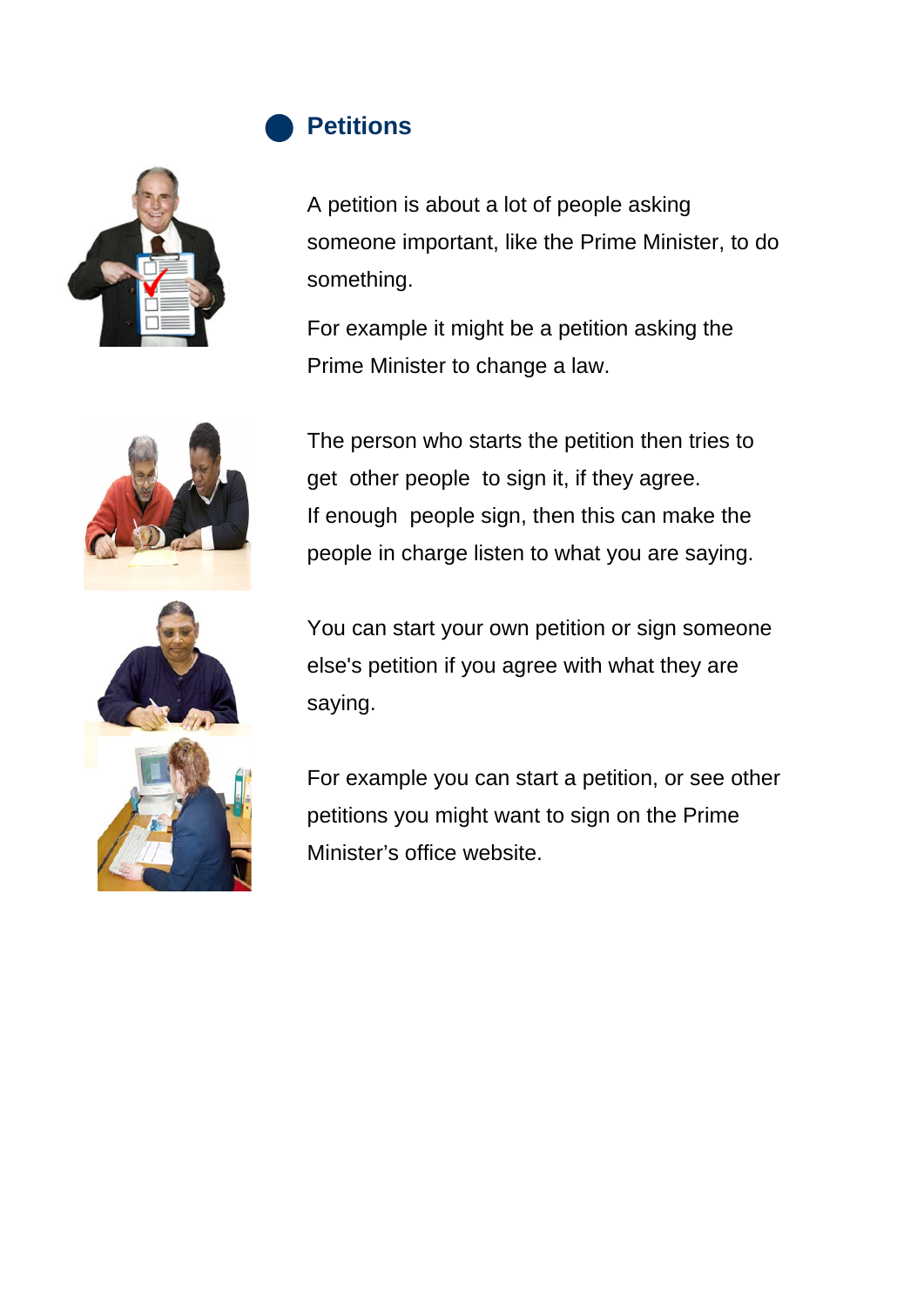## **Join a group**



There will probably be other people who are interested in the same things you are. Find out if there are any local groups that you could join.



You could search your local library for information about groups.

You could search online to find out about groups near you.

You could look in the local paper for information.



There are large groups you could join. For example if you are interested in rights then you could join self advocacy groups like People First who have groups all around the world.



You could join a group on the internet. These are sometimes called 'forums' and they are a good way of contacting people from all over the country or the world.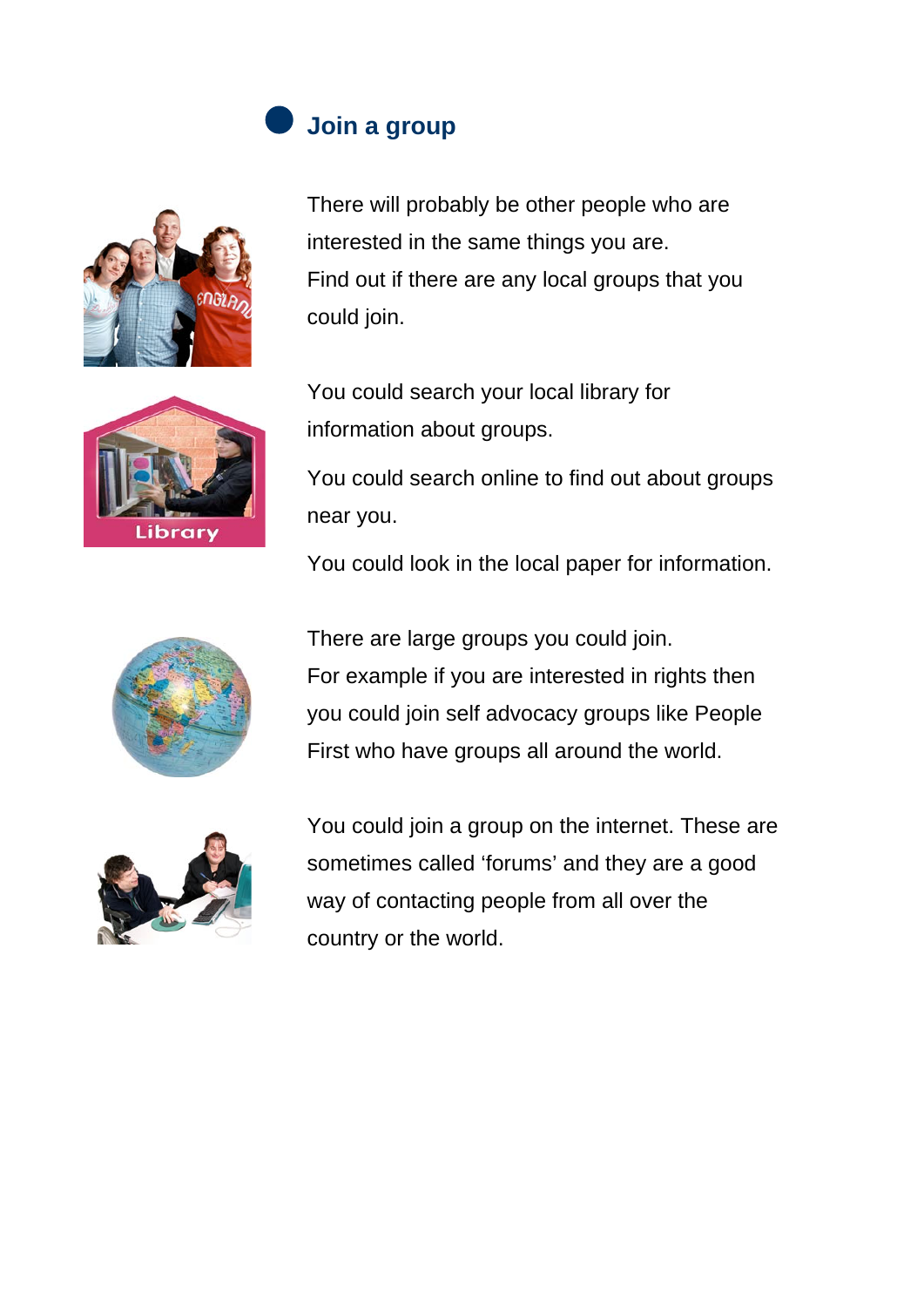

#### **Set up a group**



If there are no groups near you then find out if anyone else would be interested in setting one up.

You could put up a notice in a local shop or community centre.



If there is something that affects where you live you could make a leaflet about it to put through peoples doors.

Ask them to contact you if they are interested.



You could organise a meeting at your community centre and invite a guest speaker. You could send out invites to local people or advertise the meeting in the paper.



You could set up a group on the internet. There are lots of different ways of doing this. Some people do this through social network sites like Facebook, MySpace and Bebo.